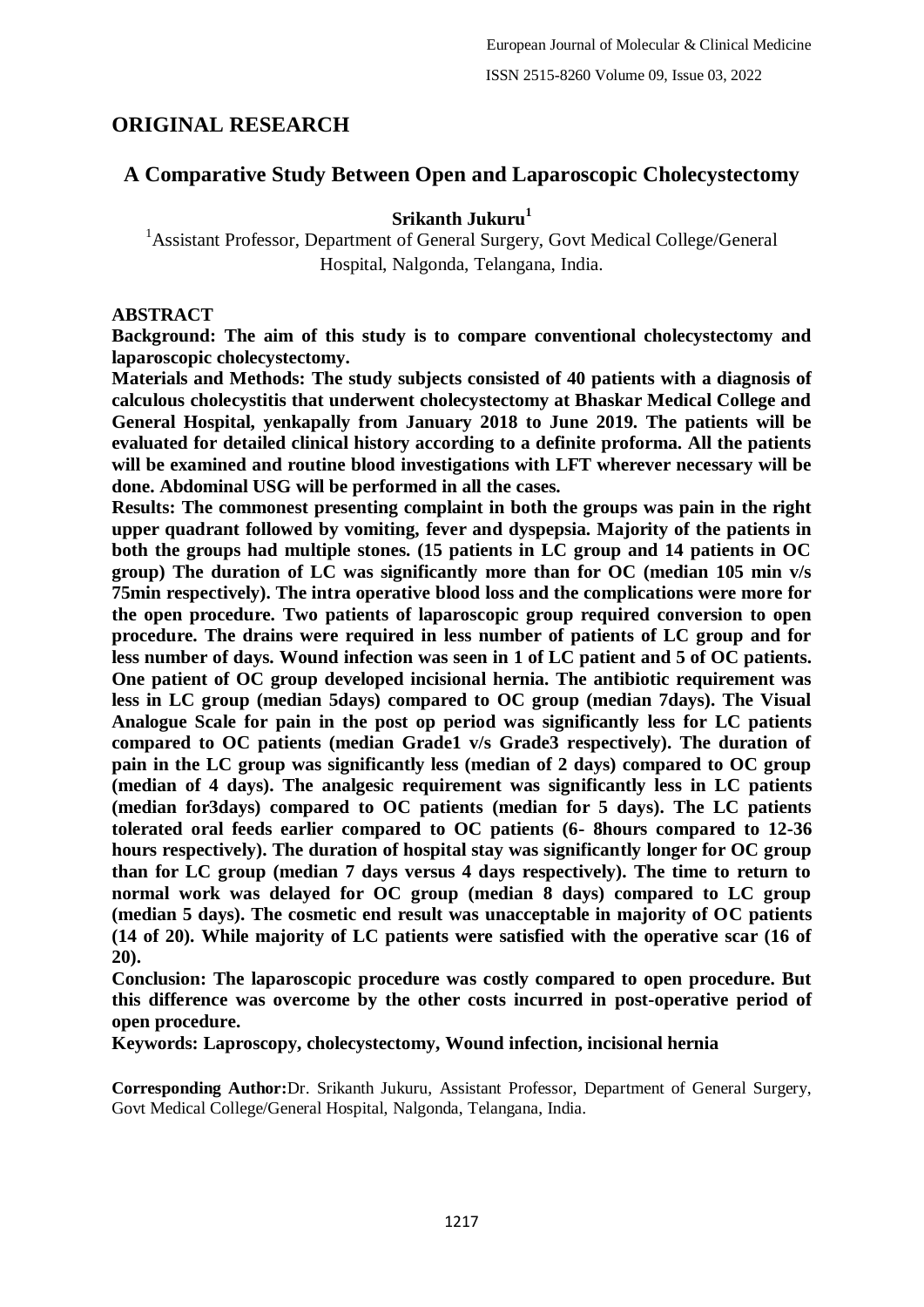## **INTRODUCTION**

Gastro-intestinal surgery has undergone a revolution in the recent years by the introduction of laparoscopic techniques. The concept of "keyhole surgery" created an immediate disparity between the potential of the new technique and training of surgeons to perform it. Now modern surgical methods are aimed at giving cure along with minimal invasive techniques with patient in mind, safety never being compromised.

Cholelithiasis, which continues to be one of the most common digestive disorders encountered, was traditionally being dealt by conventional or open cholecystectomy. With the introduction of laparoscopic cholecystectomy, the surgical community witnessed a revolution in basic ideology and the importance of minimal access surgery has suddenly impacted.

Laparoscopic cholecystectomy (LC) has become so safe and easy that it can be performed with much ease and safety because of better magnification. Although LC has shown clear benefits in terms of shortened hospital stay, less morbidity, mortality, a quicker return to work and with cosmetic advantage, many questions regarding this procedure remain unanswered, particularly relative to the gold standard procedure of open cholecystectomy.

Some surgeons have suggested that the rates of serious complications, particularly bile duct injury might be significantly higher in laparoscopic procedures resulting in major morbidity and even mortality. Apart from the high costs of the equipment and the specialized training that is mandatory for mastery of the technique, the procedure inherently carries hazards and risks.

In a developing country like ours, where the medical costs and loss of working days constitute major issues, could laparoscopic cholecystectomy establish itself as a safe and cost effective alternative to the open method?

In our study, we have made an attempt to compare the advantages and drawbacks of both the procedures in an Indian set up.

### **Aims and Objectives**

The aim of this study is to compare conventional cholecystectomy and laparoscopic cholecystectomy with respect to:

- 1. Duration of the procedure.
- 2. Blood loss during surgery.
- 3. Post-operative discomfort or pain.
- 4. Antibiotic and analgesic requirement.
- 5. Complications encountered.
- 6. Period of hospitalization.
- 7. Cost factor involved.
- 8. Patient satisfaction.

To enumerate the merits and demerits of conventional cholecystectomy and laparoscopic cholecystectomy

To derive a criterion for patient selection for conventional cholecystectomy and laparoscopic cholecystectomy

### **MATERIALS & METHODS**

The study subjects consisted of 40 patients with a diagnosis of calculous cholecystitis that underwent cholecystectomy at Bhaskar Medical College and General Hospital, yenkapally from January 2018 to June 2019. The patients will be evaluated for detailed clinical history according to a definite proforma. All the patients will be examined and routine blood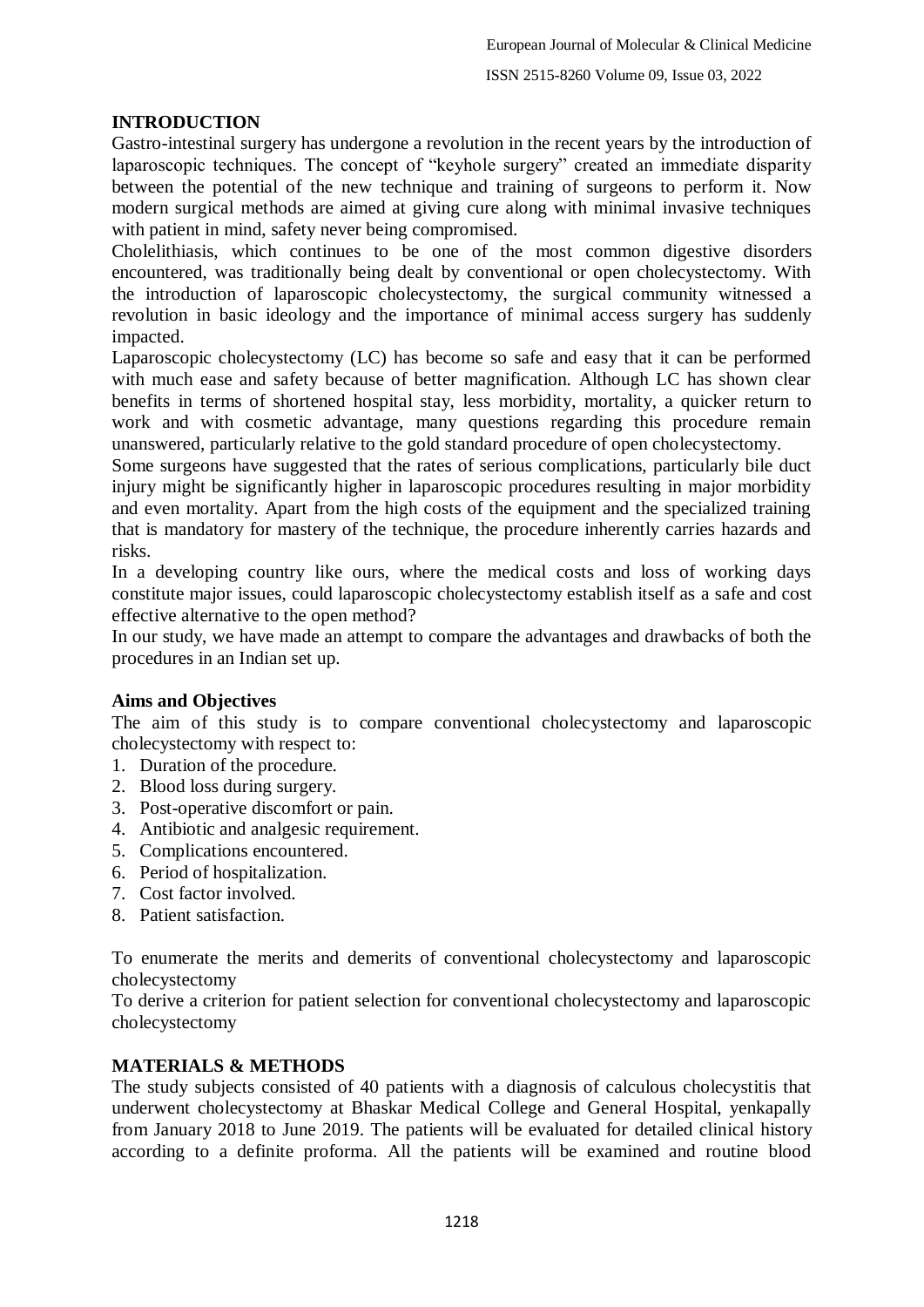investigations with LFT wherever necessary will be done. Abdominal USG will be performed in all the cases.

## **Inclusion criteria:**

Patients with cholelithiasis proven by USG and considered fit for elective cholecystectomy are included in the study.

### **Exclusion criteria:**

- The patients with following conditions are excluded from the study:
- Patients with CBD stones.
- History of prior upper abdominal surgery.
- Patient's age above 70 years with comorbid conditions like cerebral vascular diseases and neurological disorders etc.

Written informed consent was obtained from all the patients before their enrolment in the study. The study protocol was approved by the local ethical committee of this hospital.

Patients were randomly distributed into two groups of (laparoscopic cholecystectomy and open cholecystectomy) 20 each by sealed envelope method. One group was subjected to laparoscopic cholecystectomy and the other to open cholecystectomy.

All patients were kept nil by mouth overnight prior to surgery and received antibiotic

prophylaxis. Nasogastric tube was inserted depending on individual basis and all patients were asked to empty the bladder prior to entering the operating room.

### **Surgical Procedure:**

All operations were performed by the consultant surgeon. All operations were done under General Anaesthesia.

**Open Cholecystectomy:** A sub costal muscle transection incision was used for open cholecystectomy; the length of the incision was tailored to the individual patient and kept to the minimum necessary to allow safe and adequate access to the gall bladder. Dissection was started at Calot's triangle and proceeded antegradely towards the fundus. "Fundus first method" was used in case of dense adhesions where anatomy of Calot's triangle was not clear.

Laparoscopic Cholecystectomy: Laparoscopic cholecystectomy was performed with the operating surgeon on the left side of the table. Pneumoperitoneum was created using Veress needle and by Hassan's technique in some cases. It involved two 10mm and two 5 mm trocars. Peritoneal cavity was visualized and any adhesions if present were released. Calot's triangle was visualized and dissection was carried out by means of electrocautery and the cystic duct and artery were secured with titanium clips.

At the completion of the operation, a sub hepatic drain was inserted as required in both the groups. All wounds were infiltrated with local anaesthetic. Once the patients were reversed from anaesthesia, they were shifted to recovery room for observation for an hour and then shifted to the post op ward.

All patients were administered NSAID's and anti-emetics as required. Patients were allowed liquids once bowel sounds returned. Patients were discharged from the hospital once they were fully mobilized and able to tolerate a normal diet and pain relief was adequate. Pain in the post op period was rated by each patient using a Visual Analogue Scale (from 0 to 5). Patients were encouraged to resume work and normal daily activity as soon as possible. Evaluation of return to normal work and post op complications was made during an OPD appointment 4 weeks after surgery.

Data was collected prospectively and included patient's demographics, laboratory results, operative findings, requirement for conversion to open cholecystectomy, operating time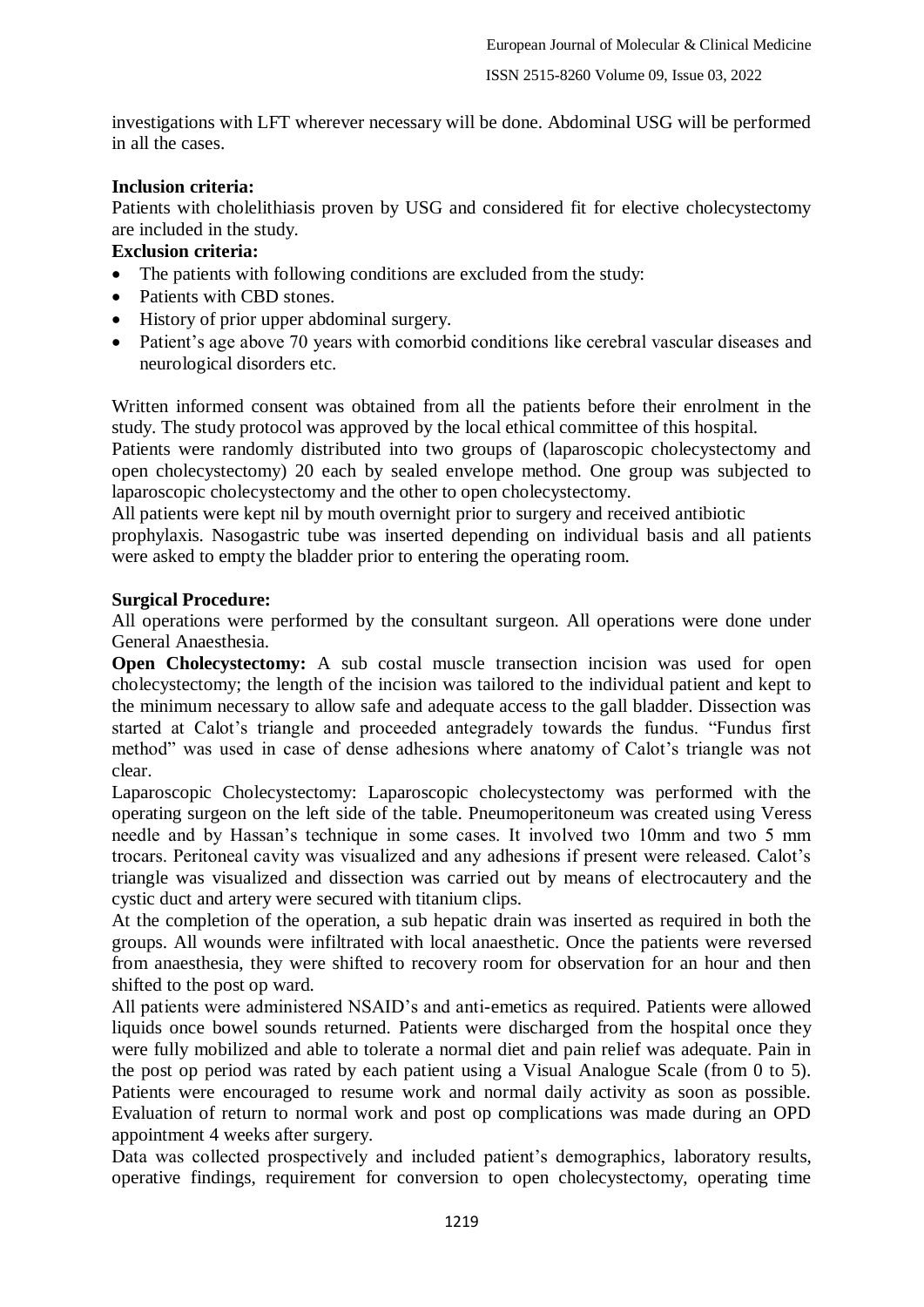(from incision to closure), peri-operative bleeding, operative complications, duration of postoperative pain, analgesic administration and length of hospital stay along with post-operative complications if any.

The total cost incurred during hospitalization was recorded. The cost included the investigations costs, operation costs, medications and the post-operative period costs. The patients were also asked to grade their perception to the cosmetic results on a scale of 1 to 5. The histopathology of the specimen was also noted.

#### **RESULTS**

Twenty patients were randomized to each group. The results were: **Patients demographics**

### **Table 1:Sex Distribution**

| <b>Sex</b> | $\sim$<br>$\mathbf{r}$<br>1JV | OC |
|------------|-------------------------------|----|
| Male       | . .                           | ΙV |
| Female     | ∸                             | ΙV |

10 patients of OC and 5 patients of LC were males. Among OC group 10 were females and among LC group 15 were females.

| Age in years | ОC |
|--------------|----|
| $<$ 30       |    |
| $31 - 40$    |    |
| $41 - 50$    |    |
| $51 - 60$    |    |
| $61 - 70$    |    |

#### **Table 2: Age distribution**

p value  $> 0.025$  (Chi Square test

The median age (range) of the patients were 38 (18 - 60) and 42 (20 - 68) years in LC and OC group respectively. The difference was not found to be statistically significant.

### **Table 3: Presenting complaints**

| <b>Complaints</b> | LC | oc |
|-------------------|----|----|
| PainRUQ           | 20 | 20 |
| Vomiting          |    |    |
| Fever             |    |    |
| Dyspepsia         |    |    |
| Similarhistory    | 10 |    |

p value  $> 0.05$  (Chi Square test)

All patients in both the groups [20 (100%)] presented with pain in the right upper quadrant. The other complaints seen were fever (4 in OC and 5 in LC), vomiting (6 in OC and 7 in LC) and dyspepsia (4 each in OC and LC). None of the patients had jaundice or previous history of jaundice. 8 patients in OC and 10 patients in LC group had similar history of pain abdomen in the past.

### **Table 4: Sonographic findings**

| <b>USG Findings</b> | 1JV | ∩∩<br>v |
|---------------------|-----|---------|
| Solitarystone       |     |         |
| Multiplestones      | ⊥ື  | 4       |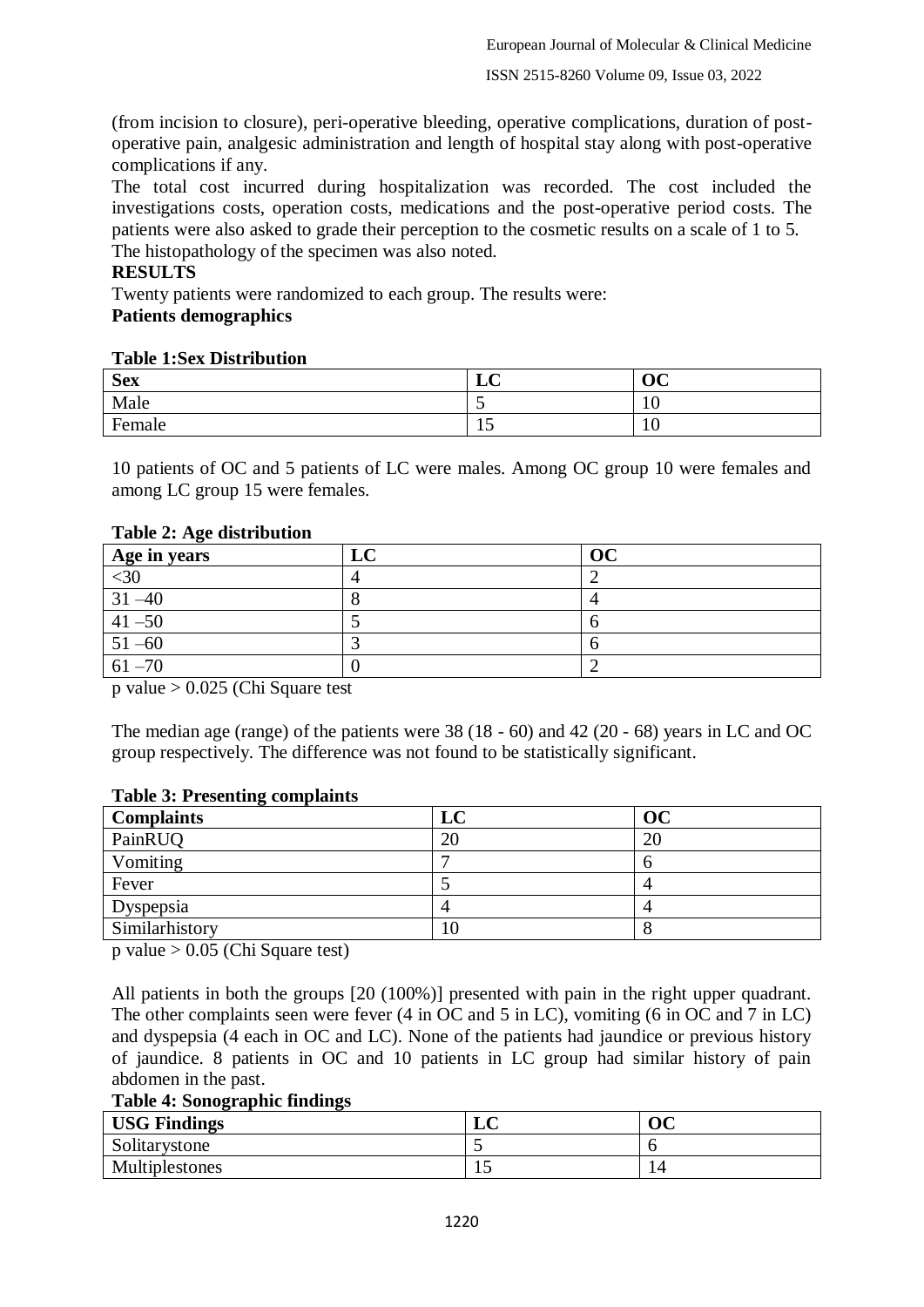| Tiulu<br>T AT<br>----------                                 |  |
|-------------------------------------------------------------|--|
| $\sim$ realize $\sim$ 0.05 (Cl <sub>ass</sub> Courage toot) |  |

p value  $> 0.05$  (Chi Square test)

All patients in both the groups underwent abdominal sonography. Solitary stone was found in 6 patients of OC group and 5 patients of LC group. Multiple stones were seen in 14 and 15 patients of OC and LC group respectively. 5 patients in OC group and 3 patients in LC group had peri-cholecystic fluid collection suggestive of acute cholecystitis. The difference was not found to be significant.

| <b>Operative findings</b> | LC           | OC           | <b>P</b> Value |
|---------------------------|--------------|--------------|----------------|
| Operatingtime             |              |              |                |
| (InMin)                   | 105          | 70           | $P=0.001$      |
| (Range)                   | $(60 - 160)$ | $(40 - 135)$ | (S)            |
| <b>Bloodloss</b>          |              |              |                |
| $<$ 100 $ml$              | 18           | 15           | $p > 0.05+$    |
| $>100$ ml                 | 2            | 5            | (NS)           |
| Complications             |              |              |                |
| <b>Bileleak</b>           | 8            | 4            | $p > 0.05+$    |
| Stonespillage             | 3            |              | (NS)           |
| CBDInjury                 | 0            | $\theta$     |                |
| Adj.Organinjury           |              |              |                |
| Drainsused                | 17           | 19           | $p > 0.05+$    |
| Conversion                | 2            |              |                |

### **Table 5: Operative Findings**

\*Wilcoxon rank sum test; +Chi square test

All patients were operated under general anaesthesia. The intra operative blood loss was <100 ml in 15 patients and >100ml in 5 patients who underwent OC and was <100 ml in 18 patients and >100ml in 2 patients who underwent LC.

The main reason for blood loss in LC group was the slippage of the clip applied to the cystic artery and from the gall bladder bed.

The median duration of operative procedure was 70min (40-135min) for OC and 105min (60- 160 min) for LC. The difference was found to be significant (p=0.001).The more time required in LC was due to intra- operative gas leak, Calot's triangle dissection, slippage of clip and delivery of gall bladder through the port site.

The main complications noted were bile leak (8 patients in LC and 4 patients in OC group) and stone spillage (3 in LC and 1 in OC). There was no instance of CBD injury in either group. Injury to liver during retraction was seen in 1 patient who underwent OC. The subhepatic drains were required in 19 patients in OC group and 17 patients in LC group. In other cases, drains were not kept as the haemostasis was found to be adequate.

### **Two patients were converted from laparoscopy to open surgery due to:**

- 1. Dense adhesions in the Calot's triangle in a case of acute cholecystitis.
- 2. Chronic cholecystitis with fibrosis, dense adhesions in the Calot's traingle.

|                        | LC        | $\overline{\textbf{OC}}$ | p Value*  |  |
|------------------------|-----------|--------------------------|-----------|--|
| VAS $(Grades0-5)$      | Grade2    | Grade3                   | $P=0.024$ |  |
| (Rang)                 | $(0 - 3)$ | $\supset$                | (S        |  |
| Duration of pain(days) |           |                          | $P=0.001$ |  |

### **Table 6: Pain score and medication**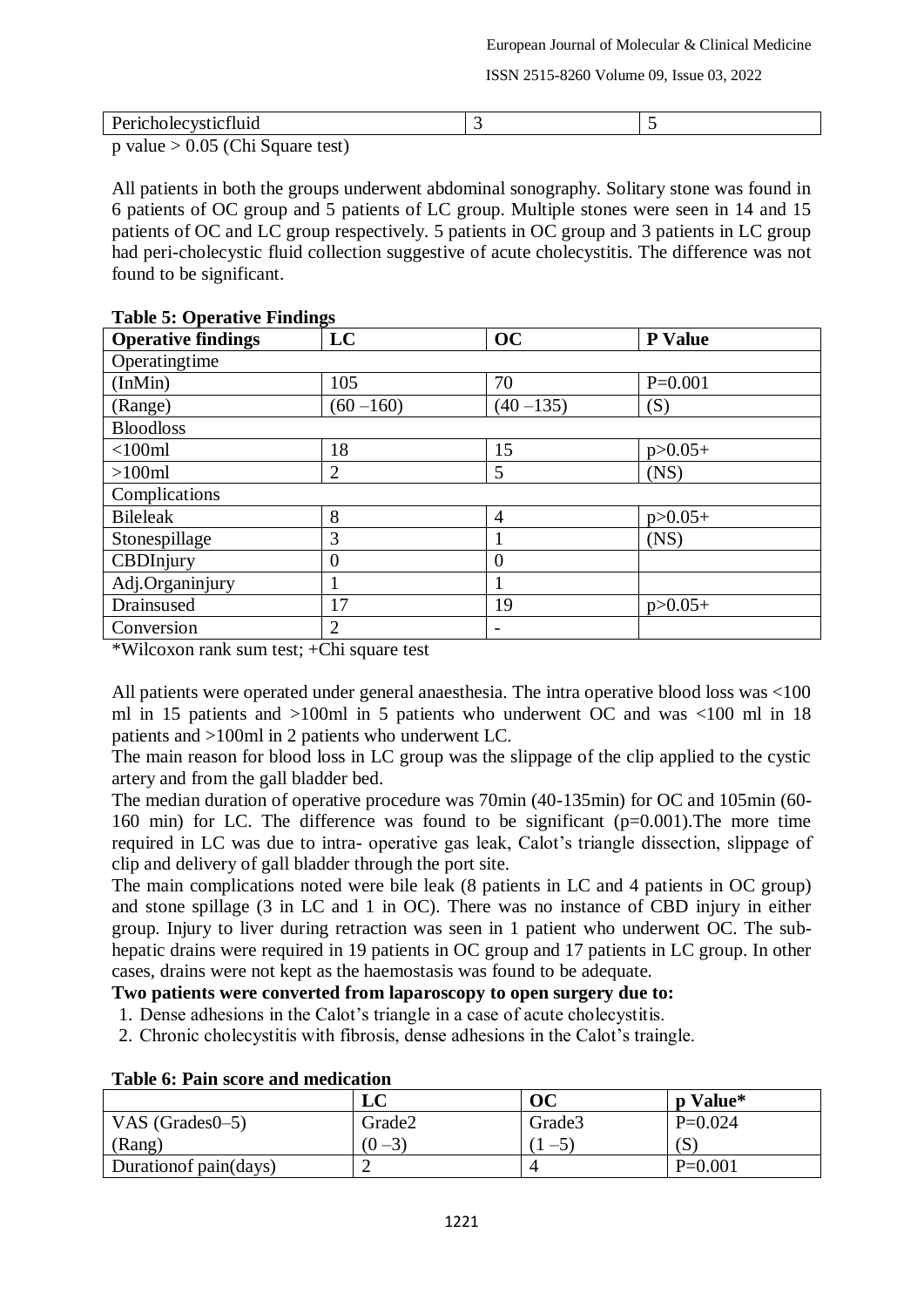| (Range)                  |                 | 1V.<br>- | $\sim$<br>6     |
|--------------------------|-----------------|----------|-----------------|
| Analgesicused for (days) |                 |          | $P=0.016$       |
| (Range)                  | $\sqrt{2}$<br>∼ | ∼        | $\epsilon$<br>6 |

\*Wilcoxon rank sum test

The VAS was median Grade 3 in OC group as compared to median Grade 2 in LC group, p=0.024. The pain was more in the initial 2 days in both groups and it lasted for median duration of 4days in OC group compared to 2 days in LC group, p=0.001.

The NSAID's were used for more days in OC group (median-5days) compared to LC group  $(median-3davs)$ ,  $p=0.016$ .

|  |  |  |  |  | Table 7: Post-operative outcome and antibiotics used |  |
|--|--|--|--|--|------------------------------------------------------|--|
|--|--|--|--|--|------------------------------------------------------|--|

| <b>Post-operative outcome</b>    | LC        | OC         | Value*<br>n     |
|----------------------------------|-----------|------------|-----------------|
| Woundinfection                   |           |            |                 |
| NilModerateSevere                | 19        | 15         |                 |
|                                  |           |            | $p > 0.05$ (NS) |
|                                  |           |            |                 |
| DurationofAntibioticsused indays |           |            | $P=0.1$         |
| (Range)                          | $(3 - 7)$ | $(5 - 14)$ | (NS)            |
| Incisionalhernia                 |           |            |                 |

\*Wilcoxon rank sum test

There was difference in wound infection rate, 5 patients in OC group compared to only 1 patient in LC group, p>0.05. One patient in OC group had wound dehiscence which was sutured later under anaesthesia.

Due to this, the antibiotics were used for 7 days in OC group compared to 5days in LC group. One patient who underwent OC developed incisional hernia at 6 months follow up which was repaired by onlay mesh repair.

The drains were kept for an average of 3 days in OC group compared to 2 days in LC group. They were removed once the drainage was <10 ml in 24 hours.

| <b>Post-operative recovery</b>                    | LC        | OC        | p Value*     |
|---------------------------------------------------|-----------|-----------|--------------|
| Timetakento returnof                              | Q         | 21        | $p=0.2$      |
| $bowelsounds(inhours)+$                           | $(6-12)$  | $(12-30)$ | 1(NS)        |
| Timetoresumptionoforal                            | Q         | 21        | $p=0.34$     |
| $feedback(inhours) +$                             | $(6-18)$  | $(12-36)$ | 5(NS)        |
| Duration of hospital stay (in days) $+$           | $4(2-7)$  | $7(4-10)$ | $p=0.001(S)$ |
| Time taken to return to normal work (in days) $+$ | $5(3-10)$ | $8(5-14)$ | $p=0.018(S)$ |

### **Table 8: Post-operative recovery**

The LC group patients were started on oral feeds at an average of 9 hours (6 - 8 hours) while in OC group patients it took an average of 21 hours (12 - 36 hours).

The duration of hospital stay was for a median period of 4days  $(2 - 7)$  days) in LC group and 7 days (4 - 10days) in OC group. The difference was statistically significant, p=0.001. It was more in OC group due to increased pain, wound infection, injectable antibiotics used and less mobilization due to pain.

All patients who underwent LC were able to return to normal work on an average of 5 days compared to 8 days in OC group. The difference was statistically significant, p=0.018.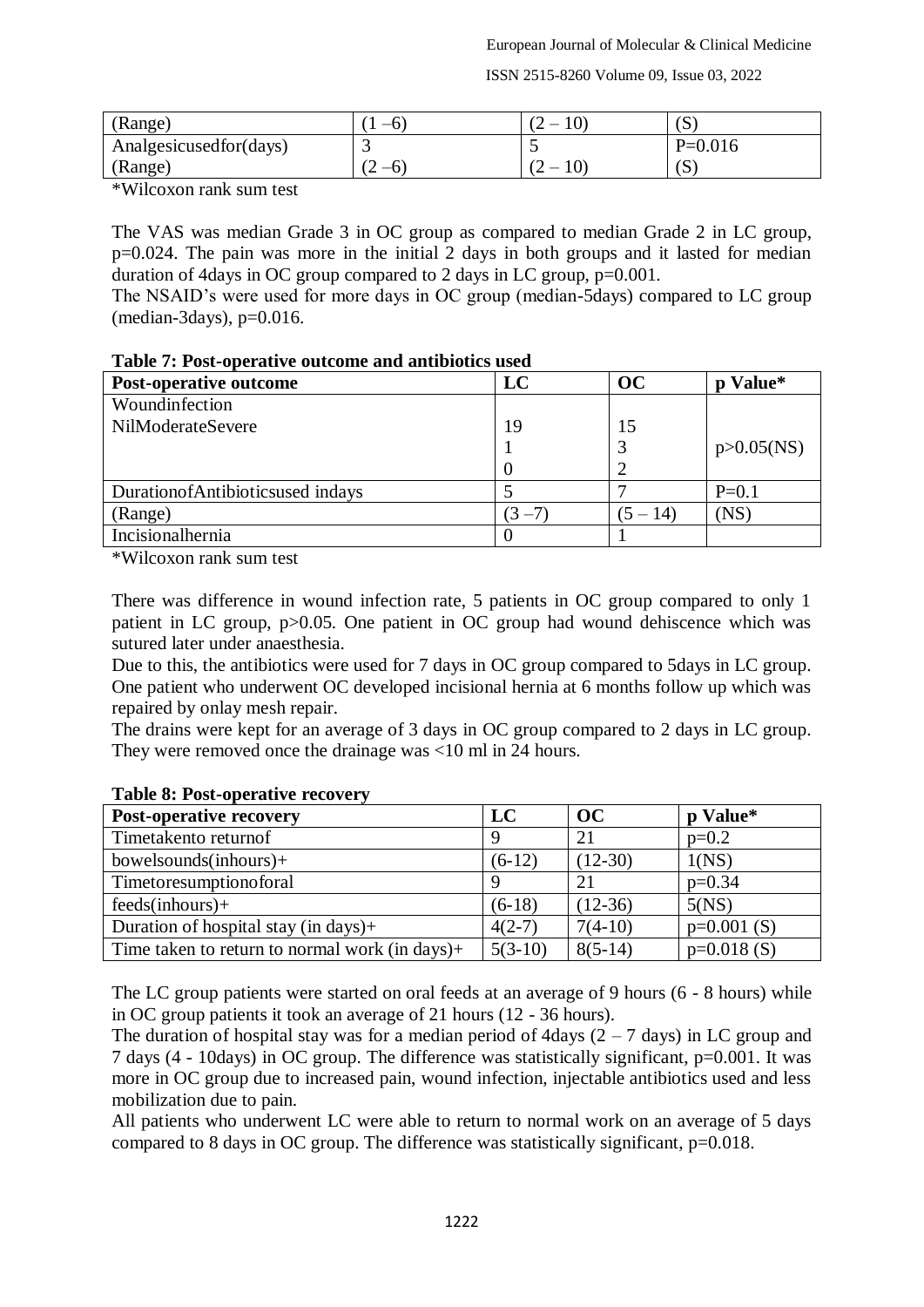| $10010 \times 1000$    |    |    |
|------------------------|----|----|
| <b>Cosmetic result</b> | LU |    |
| Unacceptable           |    | 14 |
| Acceptable             |    |    |
| Good                   | ιv |    |

#### **Table 9: Cosmesis.**

16 patients who underwent LC felt that they had a good cosmetic end result while only 6 patients of open group acceptable, p>0.05.

The length of the incisional scar in open group ranged from 5 - 10 cm and was visible as a thick scar.

| Cost in Rs. | $\sqrt{ }$<br>LU | OC |
|-------------|------------------|----|
| $<$ 3000    |                  |    |
| 3000-6000   | 14               |    |
| >6000       |                  |    |

p value > 0.05(NS) (Chi Square test)

LC was costlier compared to the cost of the open procedure. (Average of Rs. 4,070 in OC group compared to Rs. 4,642.50 in LC group; p>0.05). The cost in the LC group was more due to its increased operative costs. The difference was not found to be statistically significant.

### **DISCUSSION**

Traditional cholecystectomy is an integral part of every surgical training programme and is performed by most general surgeons. The advent of laparoscopic cholecystectomy has created an excitement and a flurry of activity in the medical community.

This study showed that morbidity rate is more with open cholecystectomy than laparoscopic cholecystectomy. The open procedure was associated with a shorter operating time (LC 60 - 160min and OC 40 - 135min). This is comparable with that of Trondsen7 and Porte19. As experience is gained, an operating time of about 50 min can be achieved, but this increases as other surgeons are trained or more challenging cases are performed. This "learning curve" represents adapting to operating in the 2-D screen, becoming familiar with the instrumentation and becoming accustomed to the technique.

In this study, there were no major complications and several minor ones. There was no perioperative mortality and no CBD injury. The complications observed were bile leak, stone spillage and blood loss which were found to be comparable in both the groups. Fewer drains were used in the laparoscopic group but the difference was not found to be significant. Harris9 in his study found similar results. [Bile leak (LC - 2%, OC-1%) and bleeding requiring transfusion (LC-1%, OC-2%)]. Other studies also reported similar results.<sup>[1,2]</sup>

The conversion was necessary in 2 patients out of 20. One patient (10%) required conversion due to difficult dissection in view of acute cholecystitis and the other due to chronic cholecystitis with fibrosis and dense adhesions in Calot's traingle. Conversion rate was also found to be higher in acute cases in other studies  $(0 - 45\%)$ .<sup>[3-5]</sup>

The wound infection rate in this study was found to be less in laparoscopic group being (5% in laparoscopic group versus 25% in open group). This was due to the reduced size of the incision and lesser wound. This also reduced the need for post-operative antibiotics in the laparoscopy group. Due to the severe wound infection and wound dehiscence 1 patient in the OC group developed incisional hernia in the follow up period. Harris also noted 1 wound infection in 100 OC patients and 0 in LC group.<sup>[6]</sup>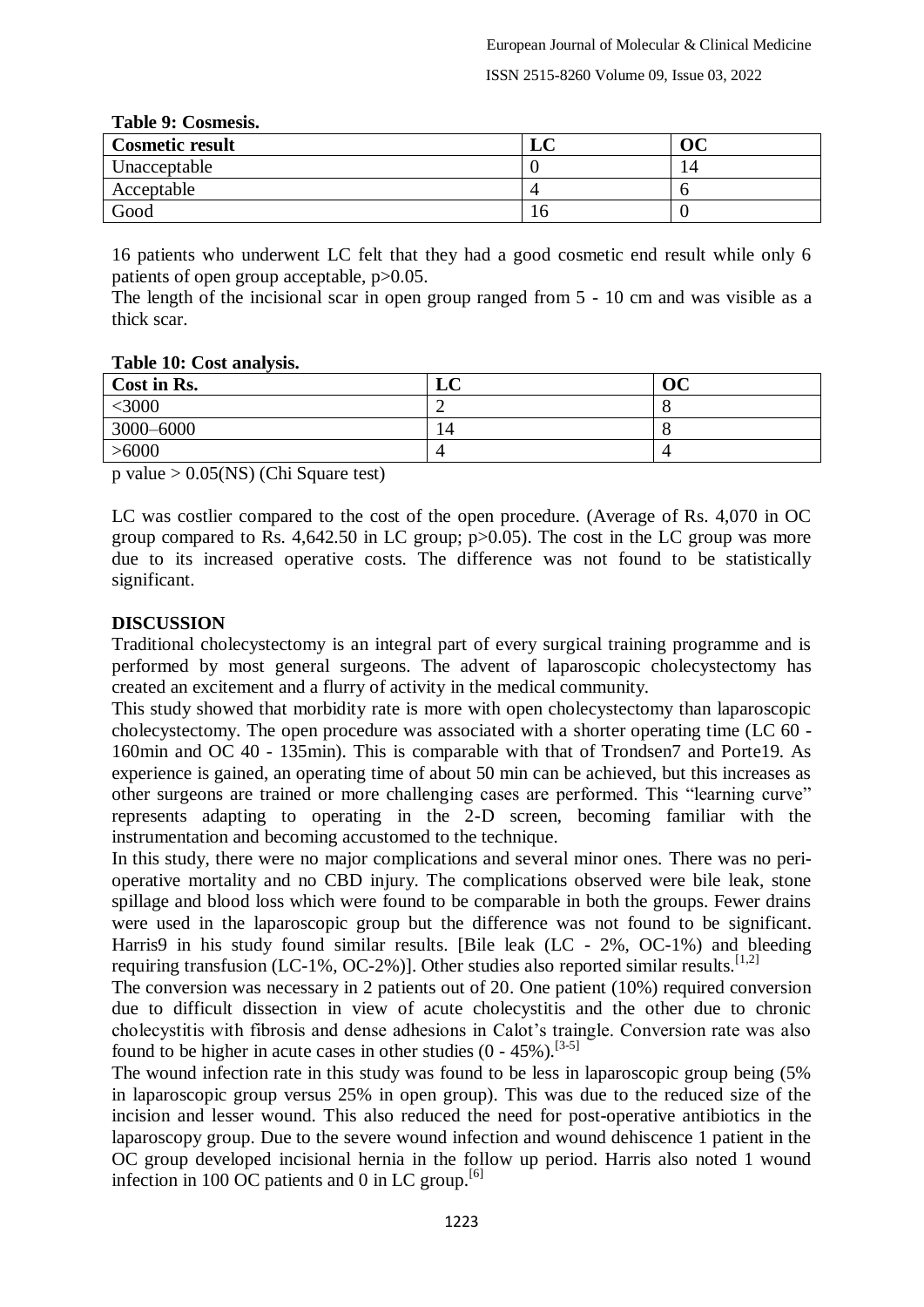Use of minimally invasive techniques in elective surgeries is associated with a reduced inflammatory stress response with improved pulmonary function and less hypoxia. The VAS was significantly less for LC group [Grade2 (median) for LC and Grade 3 (median) for OC; p=0.024]. Kum also found a mean VAS score of 3.8 v/s 7.7 between LC and OC. The pain duration (median 2days for LC and median 4 days for OC patients; p=0.001) and the duration of analgesics used (median 3 days for LC and median 5days for OC patients; p=0.016) also were significantly less in laparoscopic group patients. This was due to the lesser incision size in LC. Other studies have also shown similar results.<sup>[1,7,8-11]</sup>

In this study, patients who underwent LC were started with oral feeds at duration of 6 - 8 hours post op compared to 12 - 36 hours in OC group. The difference was not found to be statistically significant.

The two most beneficial aspects of LC are the short hospital stay and the rapid recovery.<sup>[12]</sup> In this study, the median duration of hospital stay was 4 days for LC group and 7days for OC group. The difference was found to be statistically significant (p=0.001). Porte, Trondsen and Lujan also found similar results.  $[4,13,14]$  This was also confirmed in various other series.  $[15]$ 

The time taken to return to normal work was found to be more in OC (median 8 days) compared to LC (median 5 days). It was comparable to Schietroma11 who found the time taken were 4.4 days for LC and 7.6 days for OC patients. Other studies found that the duration of sick leave was less in LC compared to OC.<sup>[8,10]</sup>

The cosmetic outcome was found to be acceptable in 4 of LC patients and 6 of OC patients. While 16 of LC patients were satisfied with the scar of the operation, 14 of OC patients did not accept the surgical scar and deemed it ugly.

The cost was found to be more in LC patients compared to OC patients, but the difference was not found to be statistically significant in this study. The cost of laparoscopy operation was overcome by other costs of open procedure namely increased expenditure on the analgesics, antibiotics, number of dressing changes and the loss of working hours. This is in concordance with other studies.<sup>[17]</sup>

### **CONCLUSION**

Laparoscopic cholecystectomy is a considerable advancement in the treatment of gall bladder disease. The advantages of laparoscopic cholecystectomy are several:

- Technically, the dissection of the cystic artery and cystic duct is very precise and bleeding is easily controlled with less peri-operative blood loss.
- LC is associated with less chances of wound infection and there is no risk of wound dehiscence.
- The antibiotic usage in LC is comparatively lesser than that of OC.
- The degree of post-operative pain and its duration is less.
- The amount of analgesic requirement is less in LC.
- LC patients tolerate oral feeds earlier and are mobilized faster.
- The duration of hospital stay is less and patients can be discharged quickly from the hospital.
- Patients of LC group can resume their work earlier.
- The cosmetic advantage in LC is obvious.
- LC is associated with significant financial saving to the patient.

The only disadvantage of the laparoscopic cholecystectomy over the open procedure is the duration of operating time which is significantly longer.